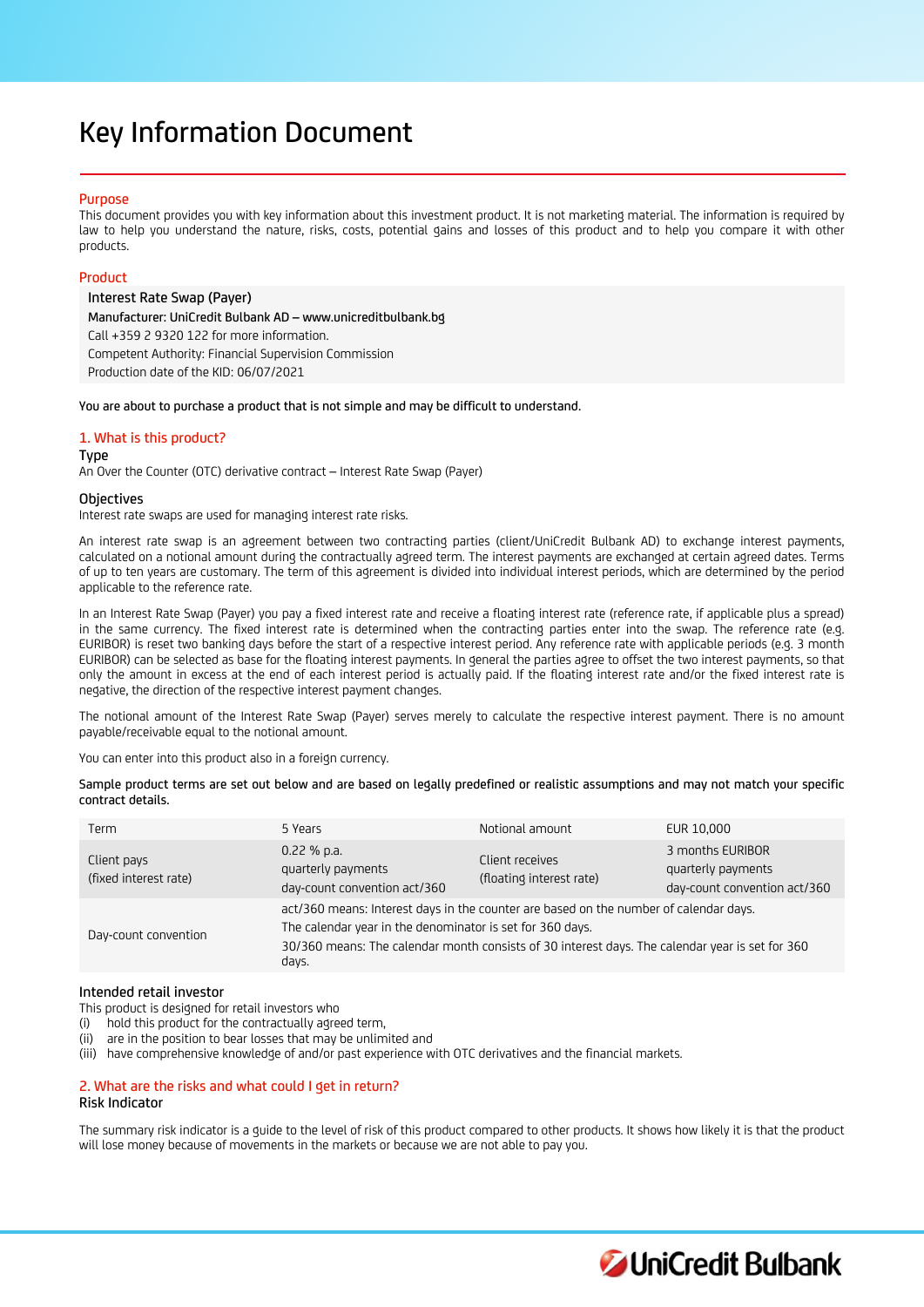We have classified this product as 7 out of 7, which is the highest risk class.



Be aware of currency risk. You may pay and/or receive payments in a different currency, so the final return you will get depends on the exchange rate between the two currencies. This risk is not considered in the indicator shown above.

In some circumstances you may be required to make payments to pay for losses. The total loss you may incur may be significant.

This product does not include any protection from future market performance so you could incur significant losses.

#### Performance Scenarios

Market developments in the future cannot be accurately predicted. The scenarios shown are only an indication of some of the possible outcomes based on recent returns. Actual returns could be lower.

#### Notional amount EUR 10,000

| <b>Scenarios</b>      |                                            | 1 year          | 3 Years        | 5 Years<br>(Recommended<br>holding period) |
|-----------------------|--------------------------------------------|-----------------|----------------|--------------------------------------------|
| Stress scenario       | What you might get back or pay after costs | <b>EUR-290</b>  | EUR - 346      | <b>EUR-466</b>                             |
|                       | Average return/loss each year              | $-2.90%$        | $-1.15%$       | $-0.93%$                                   |
| Unfavourable scenario | What you might get back or pay after costs | <b>EUR -275</b> | <b>EUR-340</b> | <b>EUR-460</b>                             |
|                       | Average return/loss each year              | $-2.75%$        | $-1.13%$       | $-0.92%$                                   |
| Moderate scenario     | What you might get back or pay after costs | <b>EUR-271</b>  | <b>EUR-330</b> | <b>EUR -433</b>                            |
|                       | Average return/loss each year              | $-2.71%$        | $-1.10%$       | $-0.86%$                                   |
| Favourable scenario   | What you might get back or pay after costs | <b>EUR-270</b>  | <b>EUR-304</b> | <b>EUR -399</b>                            |
|                       | Average return/loss each year              | $-2.70%$        | $-1.01%$       | $-0.80%$                                   |

This table shows the money you could get back or pay over the next 5 years, under different scenarios, assuming a notional amount of EUR 10,000. The scenarios shown illustrate how your investment could perform. You can compare them with scenarios of other products.

The scenarios presented are an estimate of future performance based on evidence from the past on how the value of this investment varies, and are not an exact indicator. What you get or pay will vary depending on how the market performs and how long you keep the product.

The stress scenario shows what you might get back or pay in extreme market circumstances, and it does not take into account the situation where we are not able to pay you.

The figures shown include all the costs of the product itself, but may not include all the costs that you pay to distributor. The figures do not take into account your personal tax situation, which may also affect how much you get back or pay.

#### 3. What happens if UniCredit Bulbank AD is unable to pay out?

Counterparties of derivative transactions are exposed to the risk that UniCredit Bulbank AD becomes unable to discharge its obligations under the transaction, for example in the case of an insolvency (inability to pay or overindebtedness) or in the case resolution measures are taken by an authority against the credit institution. Such a decision to take resolution measures can, for example, be taken if the assets of the institution are less than its liabilities, where it is unable or will, in the near future, be unable to pay its debts or other liabilities as they fall due, or where it requires extraordinary public financial support. Where resolution measures are taken, the competent resolution authority can decide on an early termination of the derivative transaction. In the case such early termination results in a claim of the counterparty against the credit institution, the decision of the resolution authority can lead to a partial or complete reduction of the principal amount of this claim or in a conversion of this claim in to equity (shares or other types of equity).

If UniCredit Bulbank AD does not fulfil its obligations connected with the product or is unable to pay, you can lose part of or the full payout or can suffer an unlimited loss. This product is not protected by any deposit guarantee scheme, legal or otherwise, or any other type of guarantee.

# 4. What are the costs?

The Reduction in Yield (RIY) shows what impact the total costs you pay will have on the performance of the product. The total costs take into account one-off, ongoing and incidental costs.

The amounts shown here are the cumulative costs of the product itself for the recommended holding period. The figures assume a notional